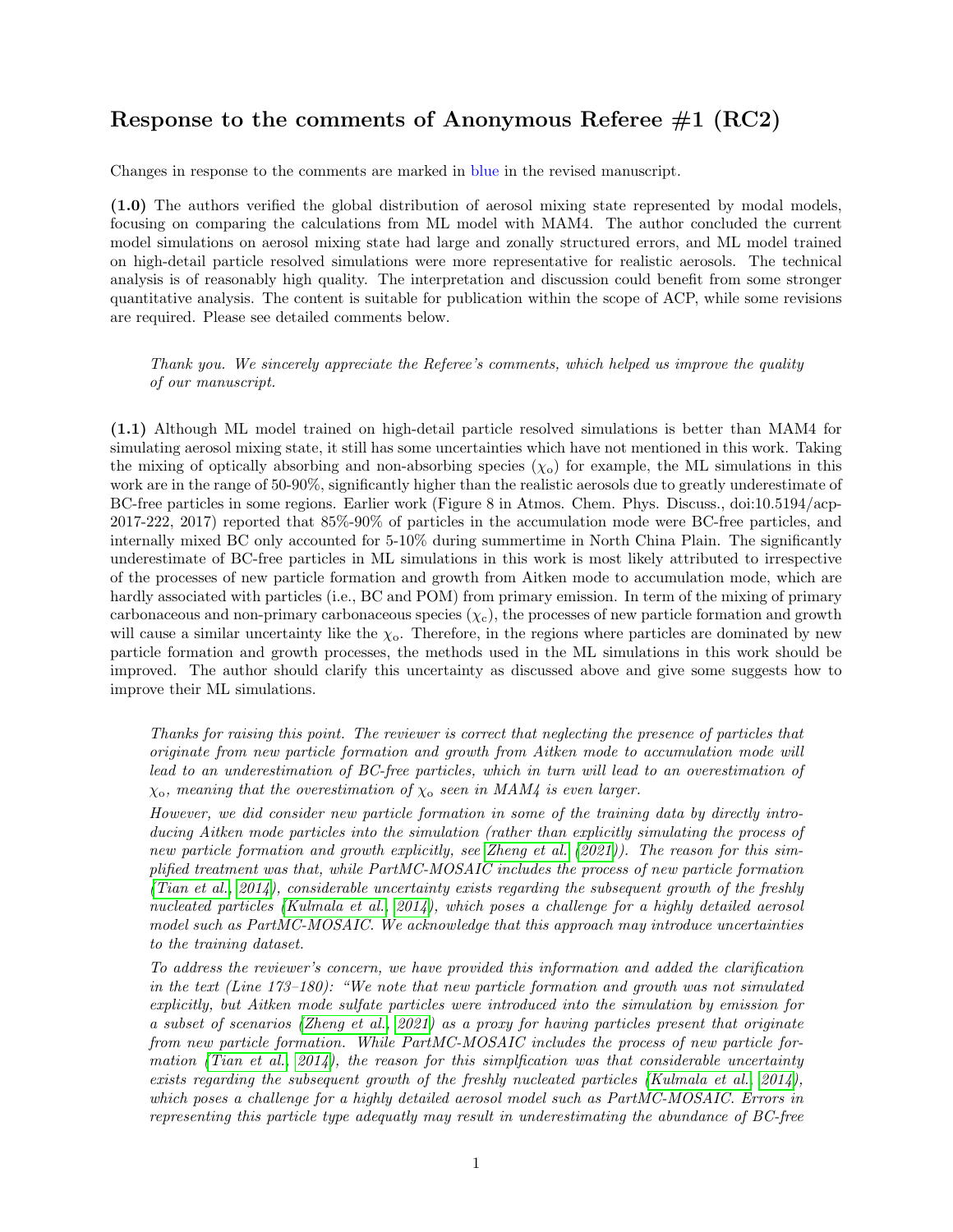particles in some regions [\(Zhang et al., 2017\)](#page-9-3) and thereby overestimating the degree of internal mixture. This would imply that the error in the  $MAM4$  simulations is even larger than currently indicated."

(1.2) Page 1/Line 7: The abbreviation can not be used here. Please give the full name of MAM 4.

Changed to "4-mode version of the Modal Aerosol Module (MAM4)."

(1.3) Page 4/Line 88: Why the authors ran the model for the year 2011 rather than more recent years?

The period of the Community Atmosphere Model (CAM) scientifically supported compset "FHIST" ranges between 1979 and 2015 (please see the [link\)](https://ncar.github.io/CAM/doc/build/html/users_guide/atmospheric-configurations.html). We wanted to take a year that is towards the end of the supported range, but not the very last year, and so we settled on 2011 (the fifth-last year). Other than this, the particular year does not have any significance for our study.

(1.4) Page 5/Figure 1: In terms of the size distribution of the four modes (i.e., left panel), please show the diameter values of x-axis. If so, the readers can clear know the size ranges of the Aitken, accumulation, primary carbon and coarse modes.

We updated this figure according to the reviewer's suggestion and also revised the placement of the modes according to the size ranges used in MAM4.



Figure 1: Illustration of the mode-based calculation of the aerosol mixing state index. The coarse mode is removed because only modes dominated by submicron particles are used for calculations. Note that the Aitken mode mass fraction is very low compared to the other modes and the caption does not obscure any data.

(1.5) Page 6/Line 133: not "rather then", here should be "rather than".

Done.

(1.6) Page 6/Line 140: using a terminology as "mass absorption cross section" rather than "a mass absorption coefficient".

This refers to the volume extinction coefficient divided by the mass concentration of BC, and is usually referred to as mass absorption coefficient [\(Petty, 2006,](#page-9-4) e.g.), so we left this as is.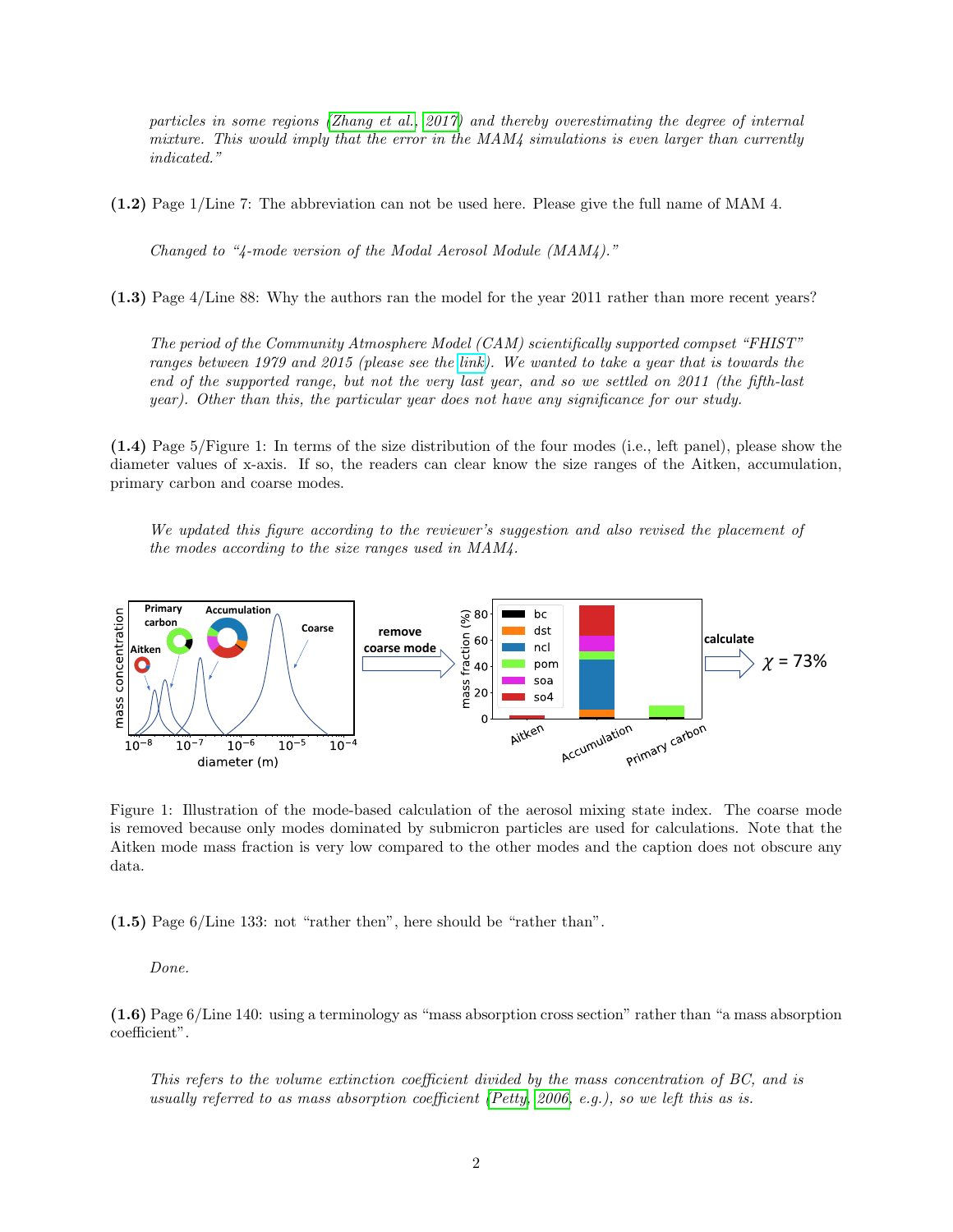(1.7) Page 7/Line 164 and Line 176: For the input parameters of primary emissions of gas phase, the authors consider the NO2. Why not considering the nitrate in the aerosol species?

Nitrate is not treated and thus not available in MAM4 ("FHIST" compset).

(1.8) Page 7/Line 182: Please claim how to calculate the errors, namely 5% for  $\chi_0$  and 8% for  $\chi_c$  and  $\chi_h$ . What are the sources of the error? Why so small errors for model simulations?

The "error" is the difference between PartMC-MOSAIC hold-out testing samples and the ML model predictions. This measures the emulation performance of the ML model (please see the caption of Table 2). Smaller errors corresponds to better ML model performance. The error comes from "bias error" and "variance", known as ["bias–variance dilemma.](https://en.wikipedia.org/wiki/Bias%E2%80%93variance_tradeoff)" In statistics and Machine Learning, the "bias error" refers to the error from assumptions in the learning algorithm, and the "variance" is the error from sensitivity to fluctuations in the training data set.

We have modified the text in Line 199–200: "The average error of the ML model (using the hold-out testing samples) is about 5% for  $\chi_o$  and 8% for  $\chi_c$  and  $\chi_h$  (measured by mean absolute error)."

(1.9) Page 11/Line 248–250: The authors claim that their simulations of ML model can not well represent the mixing state of sea salt. This will cause how much errors in the ocean regions?

We did not mean to claim that our simulations of ML model cannot well represent the mixing state of sea salt. On the contrary, the good model performance (5% error for  $\chi_o$  and 8% error for  $\chi_c$  and  $\chi_h$ ) could not be achieved if sea salt was not well represented.

We wanted to highlight that we cannot separate the impact induced by sea salt (also soa and so4) by comparing the difference in mixing state indices based on (pom, dst, ncl, soa, so4), (dst, ncl, soa, so4), and (ncl, soa, so4), since all three definitions contain sea salt, soa, and so4 in the same group.

Simply speaking, given the difference between  $(a+b+c)$  and  $(a+b)$ , we can only determine the impact induced by c, but cannot sepearate the impacts of a and b individually.

We have rewritten the sentence in Line 268–269: "Based on our mixing state definitions, sea salt, soa and sulfate are always grouped together."

(1.10) Page 13/Line 279–284: The authors state that the threshold is set to a relatively large value in MAM4 and their results are a reflection of this fact. Could the authors provide a reasonable value or range of the threshold based on their results?

While adjusting the threshold criteria in MAM4 to a lower value may improve the agreement with the ML simulations in some regions, it may deteriorate the overall results in other areas. In fact, this is a great example of structural uncertainty, being intrinsic to the structure of the model formulation. It cannot be fixed by adjusting a parameter.

We added a sentence to the discussion in Line 304–307: "While adjusting the threshold criteria in MAM4 to a lower value may improve the agreement with the ML simulations in some regions, it may deteriorate the overall results in other areas. This is a good example how structural uncertainty manifests itself, namely by the fact that adjusting a parameter does not fundamentally fix the issue."

(1.11) Page 15/Line 326–327: Here do not need the full name of  $\chi_{\rm o}$ ,  $\chi_{\rm c}$  and  $\chi_{\rm h}$ .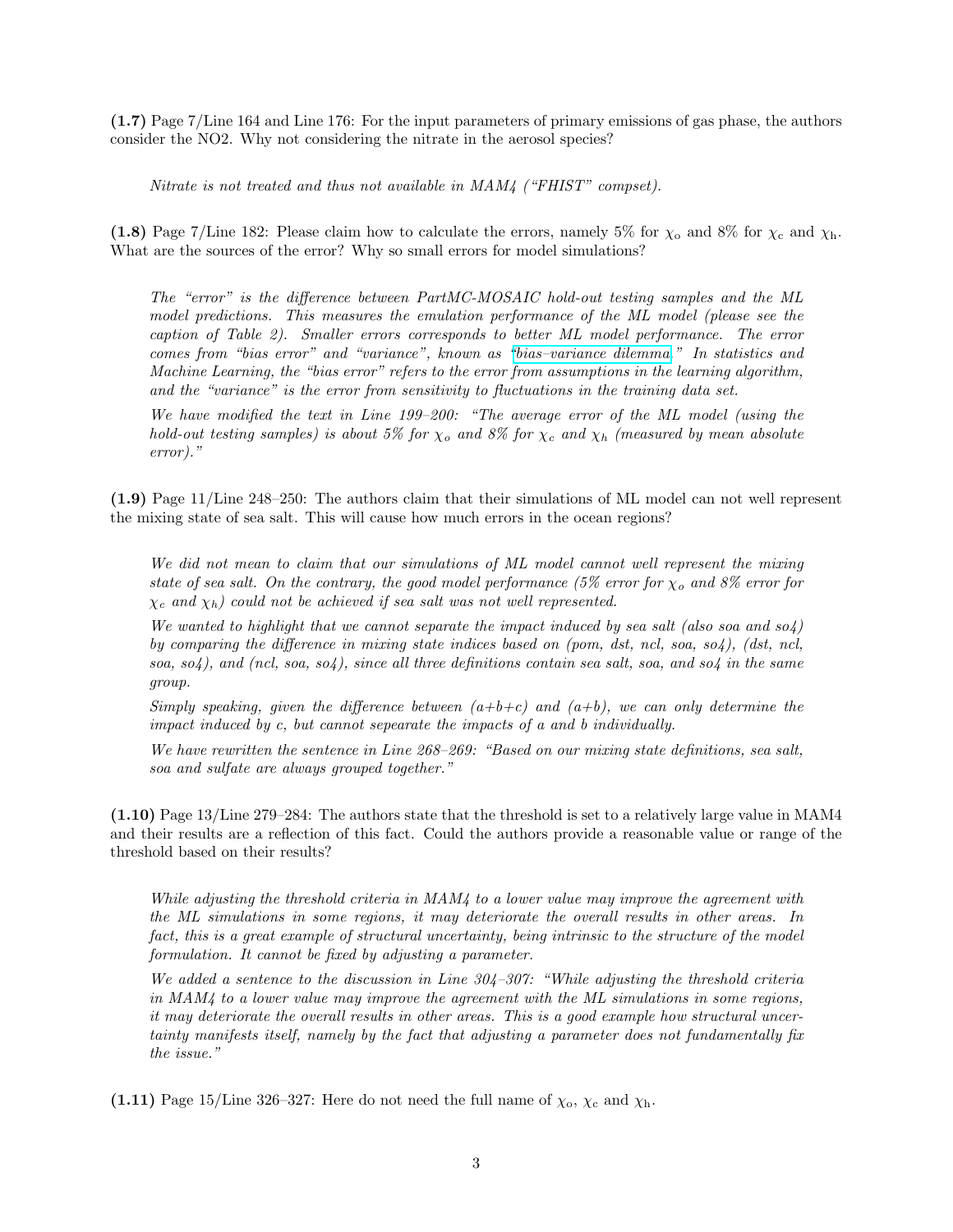We think restating the full name of  $\chi_o$ ,  $\chi_c$  and  $\chi_h$  in the conclusions would be helpful for readers to be reminded of the definitions. We therefore decided to leave this part of the manuscript as is.

(1.12) Page 17-18/Figure A1 and Figure A2: The authors use a1, a2 and a4 represent different modes? Why is there no a3?

Yes, "a3" (coarse mode) is not considered in this study. We added this to the captions of Figure A1 and Figure A2: "a1: accumulation mode, a2: Aitken mode, a4: primary carbon mode. The coarse mode (a3) is not used in this study and therefore omitted in the figure".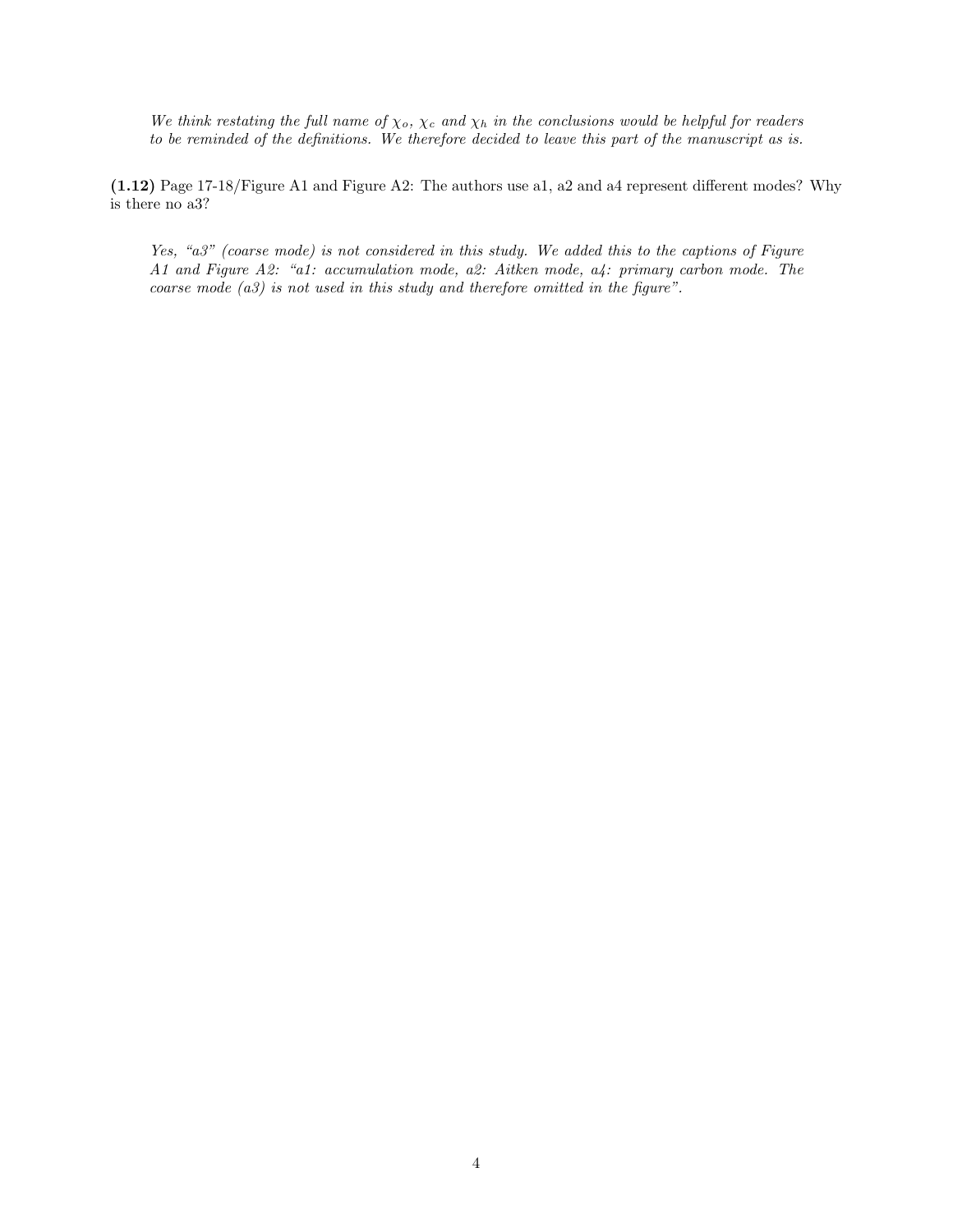## Response to the comments of Anonymous Referee #2 (RC3)

Changes in response to the comments are marked in blue in the revised manuscript.

(2.0) Zheng and coauthors have undertaken a novel comparison of predicted aerosol mixing state between their highly-detailed particle-resolved model and an existing Earth system model (CESM2). The authors are able to leverage the impressive numerical formulation of PartMC-MOSAIC and the machine learning approaches they have developed to provide some context as to how well the widely used modal method is able to capture aerosol mixing state. The paper is especially well-written, the content is well-organized, figures are well-constructed. In short, the manuscript was a pleasure to read. I encourage ACP to publish this paper, considering it is one of many steps toward a more sophisticated future landscape of aerosol modeling approaches. However, I do have a couple of topics I would appreciate the authors commenting on in the manuscript to make sure they are resolved or documented before moving on from this study.

We thank the Referee for the comments on the contribution of our study.

(2.1) The relevance of the selected ML input parameters for predicting aerosol mixing state is clear, especially for an exercise where one is feeding the inputs from actual measurements to model. However, in this study, it is the CESM2 fields that are being used to specify the parameters, including the concentrations of each aerosol species. Since the aerosol formulation in the CESM2 has an impact on the speciated aerosol concentrations (e.g. the authors mention the example of BC transferring to the mixed mode and depositing faster), how can the authors be confident that the ML fields in Fig. 3 are actually realistic if they are based on CESM2 model data that they are arguing is at least partially corrupted? Forgive the unproven hypothetical here, but in the extreme, couldn't it be possible that the MAM4 model gives erroneous PM species concentrations that compensate with an erroneous framework to yield an accurate mixing ratio field? The authors provide helpful discussion in section 5.3 to address this, so that extreme example is unlikely. But would they consider adding some results that show the variability in their ML fields with reasonable variation in the underlying inputs, perhaps based for input ranges informed by the biases of the CESM2 speciated PM predictions?

The reviewer is completely correct: If CESM2 gives erroneous PM species concentrations, our ML framework has no means to correct for this. Instead, what we can expect is that it provides the "most likely" mixing state associated with the species concentrations that CESM2 simulates.

We added the following text in Line 201–203: "We would like to emphasize that this ML modeling framework cannot compensate for any biases that the global model (here CESM2) might have in simulating the quantities that serve as the features. Instead, what we can expect from this approach is that it provides the "most likely" mixing state associated with the species concentrations that CESM2 simulates."

(2.2) Additionally, would the authors please explain why other parameters relevant for sources are not appropriate for the ML input? I'm thinking of data like land use, human population, and wind speed that could help inform dust, carbon, and sea spray mixing state. If it's been documented, as the authors say, that the mixing state parameter goes down close to sources, why not use that information in this exercise? Maybe this would require running the ML training cases for longer than 24 hrs to get a signal for aging (i.e. distance from sources) on mixing state?

Other features (e.g., land use, human population) are not available in both PartMC-MOSAIC and CESM2 simulations. Additional features could be helpful if they were available. We added the following sentence in the paper (Line  $191-192$ ): "The choice of features is determined by the overlap of variables that are present in both PartMC-MOSAIC and CESM2."

(2.3) My main concern with this study is that the authors have chosen to focus on surface data from the global model, and yet are interested in impacts on radiative forcing and cloud-aerosol interactions. Certainly, to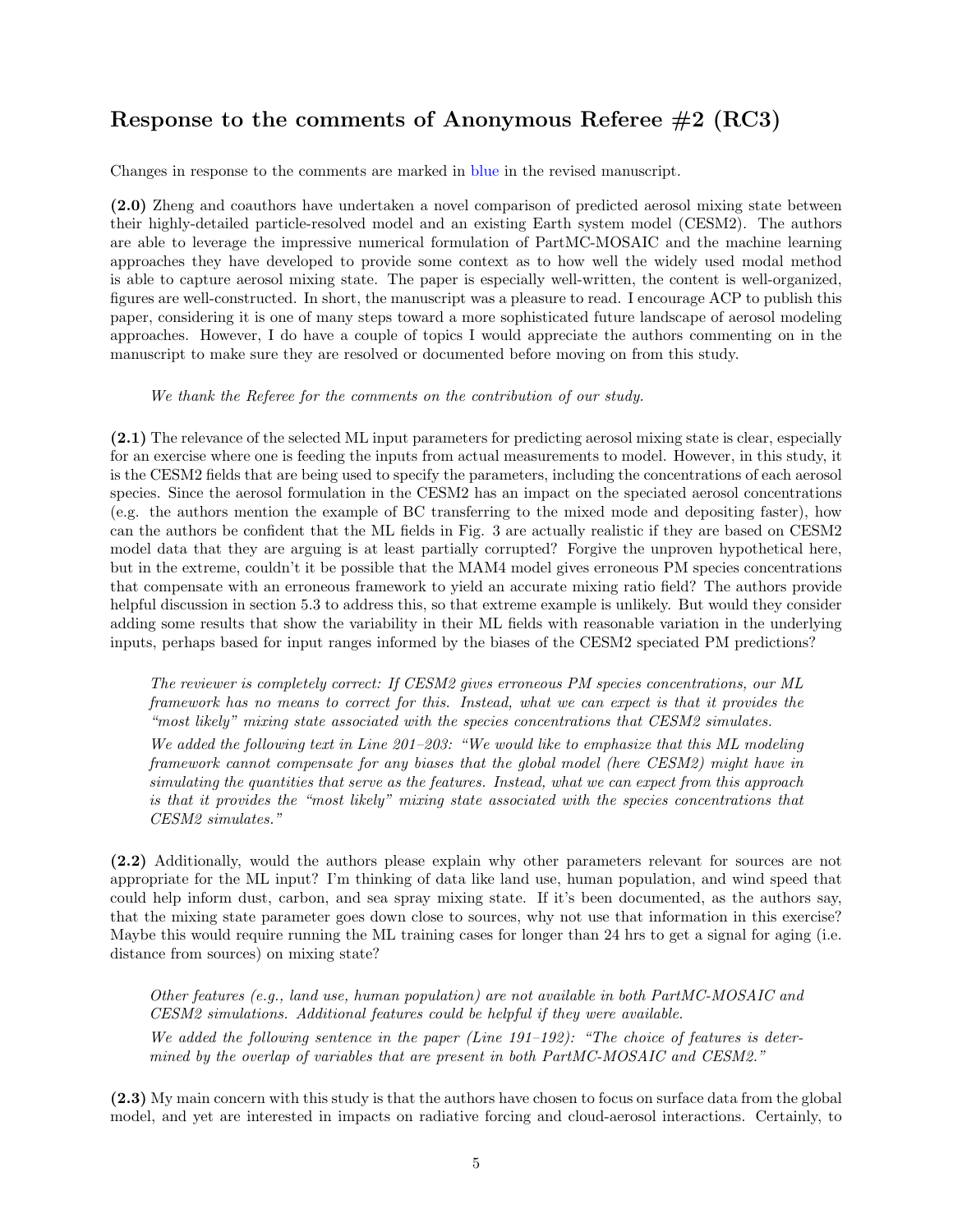know the true scope of the potential problem in misrepresentation of aerosol mixing state, the full atmospheric column needs to be taken into account.

Yes, we agree with the Referee. The current PartMC box model simulations were designed to represent aerosol processes in the boundary layer, and therefore we limit our analysis to layers near the surface. Our ultimate goal is to extend this to the full atmospheric columnn, which needs 3-D WRF-PartMC simulations and is currently in the works.

(2.4) Do the authors have any idea how PartMC-MOSAIC ML performs with scavenging in place? The ML input parameters don't include hydrometeors or cloud cover as a marker for aerosol removal. It seems like the impact of a major process like cloud scavenging will be extremely important to understand from at least a few points of view: 1) impact on ML representation of PartMC-MOSAIC and 2) divergence between ML and MAM4 in the context of clouds/fog.

Another great question! For the purpose of this study, the important thing is that we (somehow) generate a sufficiently comprehensive set of aerosol populations that can serve as training data. The safest way to accomplish this is to indeed generate these populations by including all possible processes that aerosols undergo in the real atmosphere. This is in practice very challenging, and so we rely on the assumption that our training data set is "good enough" even though we do not explicitely include the impact of scavenging.

We included a sentence in the paper to add this as an explicit caveat (in Line 180—183): "Other processes that are not explicitly included in generating training data are aerosol removal by nucleation-scavenging and other cloud processes. However, for the purpose of this study, the emphasis is on the aerosol state, i.e., having a sufficiently comprehensive set of aerosol populations that can serve as training data, not necessarily that all the processes are included."

(2.5) Abstract: I recommend adding a few words or a sentence to the end of the abstract that explicitly connects back to the main motivation, which I assume to be a better quantification of radiative forcing and aerosol-cloud interactions. How significant is the 70% modal model bias for those aims?

The reviewer is correct that this is the main motivation. We updated the abstract as follows: "Our study quantifies potential model bias in simulating mixing state in different regions, and provides insights into potential improvements to model process representation for a more realistic simulation of aerosols towards better quantification of radiative forcing and aerosol-cloud interactions."

Regarding the significance of the 70% bias, there are several steps to get there. The first is to figure out how to compare "mixing state" as it is predicted by different models. This is the focus of this paper. The second step is to figure out how bias in mixing state translates into bias in radiative forcing. At this time we don't have a pipeline set up to evaluate this and so we need to leave this to further research.

(2.6) Page 2, lines 38–43: A related issue is the transfer of particles from smaller modes to larger ones during growth, even if this is among "pure" modes. Also, removal of particles due to scavenging by cloud activation is difficult to reconcile.

Thank you. We have added the points into Line  $41-43$ : "Generally, the transfer of aerosol mass from smaller modes to larger modes during growth can lead to inaccuracies. The removal of particles due to scavenging by cloud activation is another issue that is difficult to reconcile."

(2.7) Page 4, line 88: Please add an explicit reference for the MAM4 long-range transport bias.

We added a reference to [Liu et al.](#page-9-5) [\(2016\)](#page-9-5) in Line 91.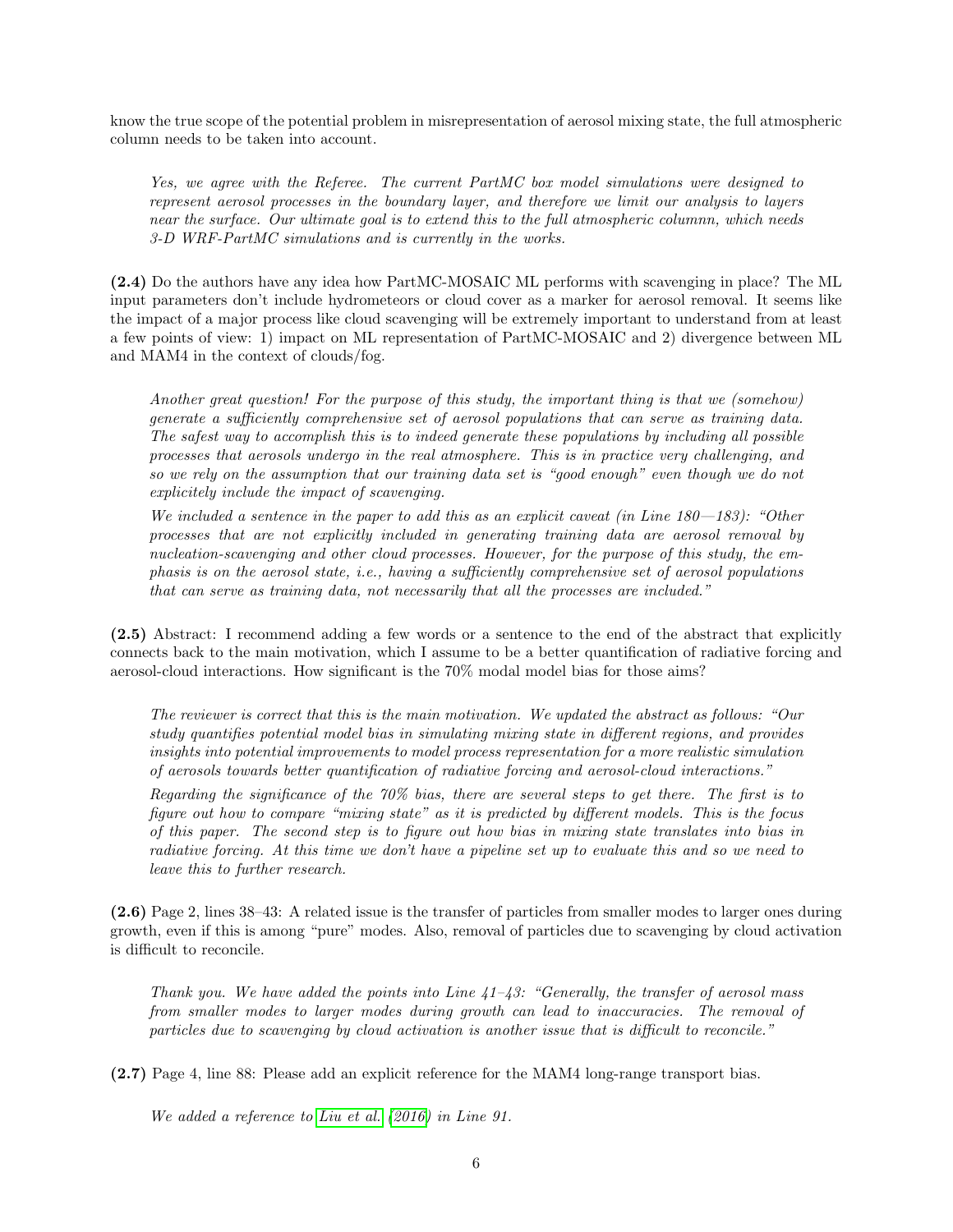(2.8) Fig. 1: Legend obscures data in right panel.

The Aitken mode mass fraction in this figure is very low compared to other modes. We did not find that the legend obscures data in the right panel in Fig. 1. We added a sentence to the caption to clarify this: "Note that the Aitken mode mass fraction is very low compared to the other modes and the caption does not obscure any data." (Please see our response to comment  $(1.4)$ )

(2.9) Section 3.3: I'm sure there are many applications for grouping surrogate species in different ways, but I think an important one worth mentioning is heterogeneous reactions on surfaces of (e.g.) primary dust or sea spray particles. There is probably much overlap with the hygroscopicity mixing state index. If the authors agree, perhaps a comment could be added to that effect.

This is a good idea. We modified the sentence (Line 119–123): "Note that the definition of "species" for calculating  $\chi$  is based on application needs. It can be based on operationally defined chemical species [\(Healy et al., 2014;](#page-9-6) [Ye et al., 2018\)](#page-9-7), elemental composition [\(Fraund et al., 2017;](#page-9-8) [O'Brien et al., 2015\)](#page-9-9), or species groups such as volatile and nonvolatile species [\(Dickau et al.,](#page-9-10) [2016\)](#page-9-10) or hygroscopic and non-hygroscopic species [\(Ching et al., 2017;](#page-9-11) [Hughes et al., 2018\)](#page-9-12). Other possibilities include the prospensity for aerosols to undergo heterogeneous reactions, quantified by the heterogeneous reaction rate coefficient for a specific reaction."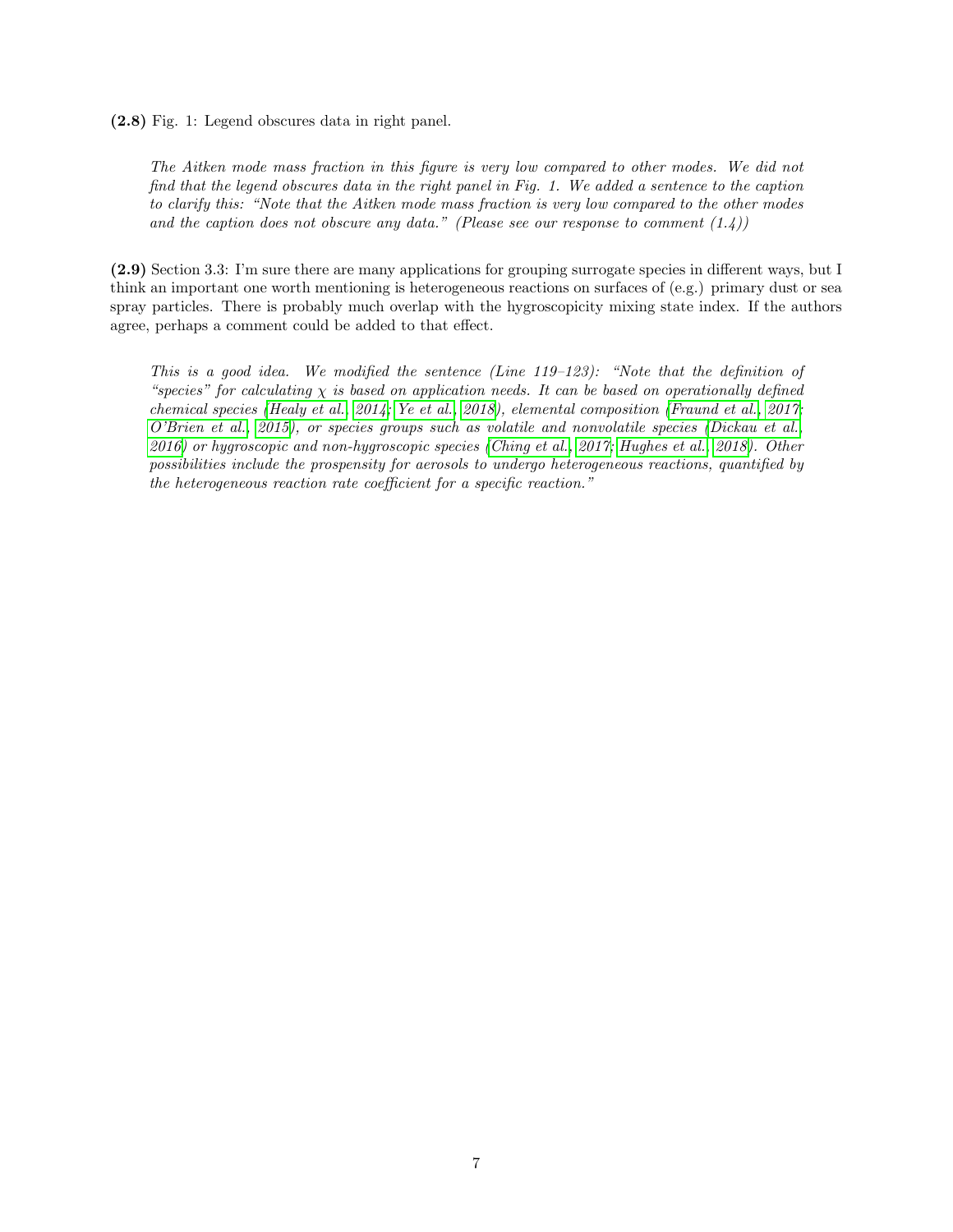## Response to the comments of Anonymous Referee #3 (RC1)

Changes in response to the comments are marked in blue in the revised manuscript.

(3.0) The current work evaluated the several mixing state indices  $(xs)$  derived from a global modal model (CESM2/MAM4) by a global distribution of χs derived from the machine learning (ML) model based on the results of the mixing state resolving model PartMC/MOSAIC. The authors also compared their χs against those obtained from the field observation data. This is the first study to evaluate the spatial distribution of χs in models, which are currently used for the climate predictions. Let me congratulate the authors to achieve this. The manuscript will be acceptable after the authors address the following couple of minor comments, general and specific ones.

Thank you. We appreciate the Referee's comments on the contribution of our study.

(3.1.1) The differences of χs between CESM2/MAM4 and PartMC/MOSAIC-ML should originate from different aerosol representations and different rates in aerosol dynamical processes such as rates of secondary aerosol formations, condensation/evaporation, and coagulation. However, the authors only addressed the former, the difference in aerosol representations. Is it because the latter (difference in aerosol dynamics processes) is negligibly small with compared to the former (difference in aerosol representations)? If so, please describe how the authors quantified or estimated them.

Our usage of the term "aerosol representation" in this paper encompasses the representation of processes that go along with the aerosol representation itself, since the two are in practice tightly coupled). We added this sentence in Line 51–52.

(3.1.2) Are the condensation/coagulation rates or size distributions of aerosols of the two models similar with each other?

Yes, these rates are similar in PartMC-MOSAIC and in CESM2 when the underlying populations are similar. We matched size distributions to make sure that the training data encompasses what is found in the global model [\(Zheng et al., 2021\)](#page-9-0).

 $(3.2)$  How the existence of coarse mode particles in CESM2/MAM4 can make the global  $\chi$ s distributions different from those of PartMC/MOSAIC-ML which does not consider the existence of coarse mode particles? A part of secondary gases condenses to coarse mode particles such as mineral/anthropogenic dust and sea salt, and thus neglection of coarse mode particles can cause overestimation of condensational growth of fine mode particles. Is this effect negligibly small in the current assessment?

We would like to clarify that although the mixing state calculation did not take the coarse mode into account, the coarse mode particles were present throughout the PartMC-MOSAIC simulations. Therefore it would not be the source of errors.

We added the following sentence in the paper (Line  $167-170$ ): "The strategy to generate the data was to vary the input parameters (45 in total) for the PartMC-MOSAIC model, including primary emissions of different aerosol types (e.g., carbonaceous aerosol and dust emissions, including contribution from Aitken mode, accumulation mode, and coarse mode size ranges), primary emissions of gas phase species (e.g., SO2, NO2, and various volatile organic compounds), and meteorological parameters (see Table 1 in [Zheng et al.](#page-9-0) [\(2021\)](#page-9-0) for more information)."

(3.3) Uppercase letters are used for the abbreviations of aerosol species in Sects. 2 and 3, such as SOA, POM, and BC, while lowercase letters (pom, dst, ncl, soa, and so4) are used in the panels. Any reasons? "soa" in panels and tables are different in definitions from SOA in the main text?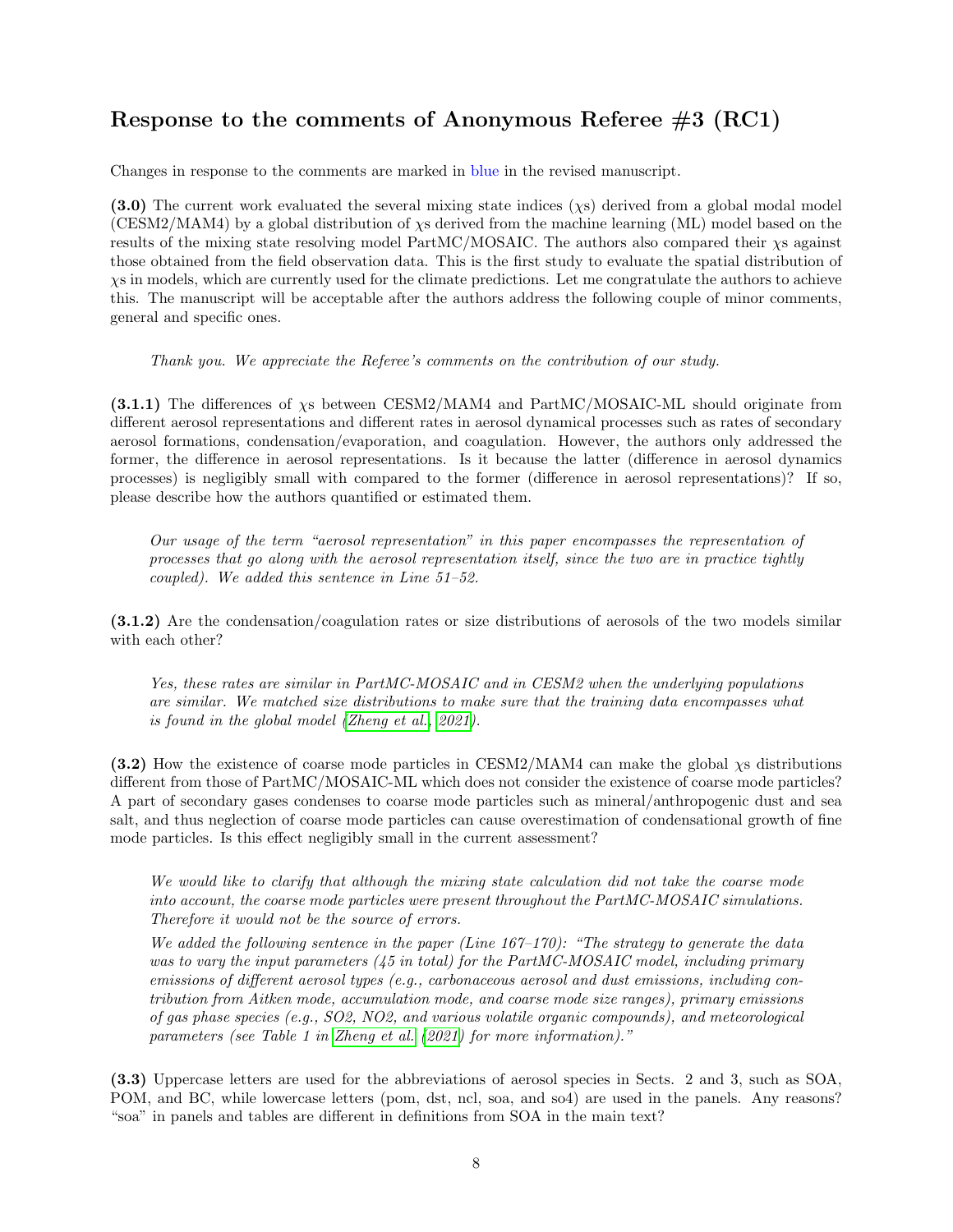The lowercase letters are used to be consistent with the CESM field names, while the uppercase letters are the common expressions. They refer to the same things.

(3.4) Figure 1 is not referred in the main text.

Thank you. We have modified the text (Line 126) "The framework laid out in Section 3.1 can be easily generalized to a modal modeling framework (see Figure 1)".